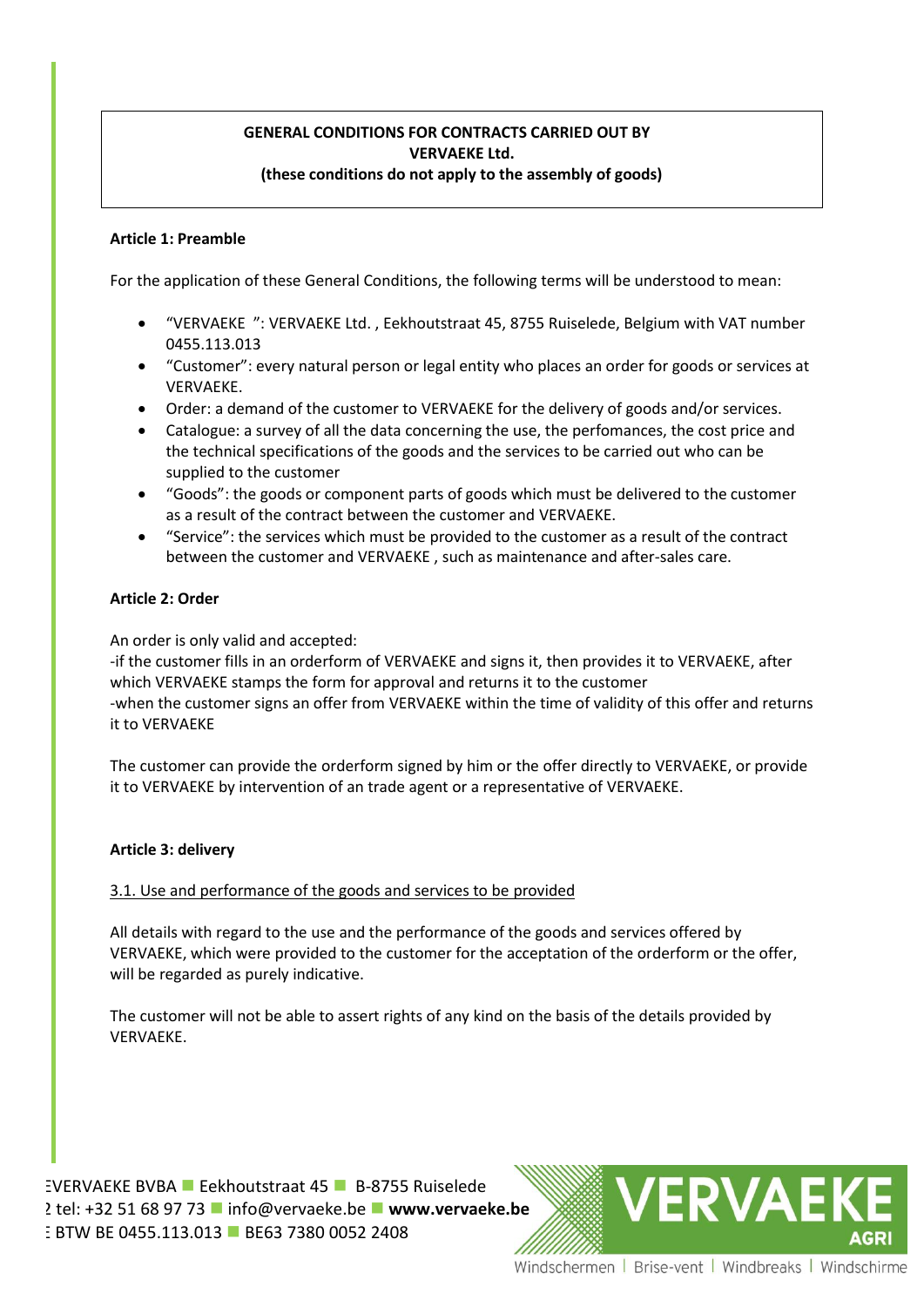The placement of an order implies that the customer has checked the suitability of the proposed goods and services for the purposes envisaged by the customer.

VERVAEKE cannot be held responsible if it becomes apparent that the delivered goods and services are not suitable for the purposes envisaged by the customer.

## 3.2. Dispatch and delivery of the goods and provision of the services

# 3.2.1. Method

VERVAEKE retains the right to deliver the goods in several phases or, if the delivery is not made to the premises of VERVAEKE, in several different consignments.

VERVAEKE also retains the right to invoice each separate phase of the delivery on the basis of the pro-rata rates provided in the contract.

Unless agreed by writing, VERVAEKE provides the sending of the goods to the customer, using to this purpose any kind of packaging and transport VERVAEKE considers necessary.

# 3.2.2. Risk

If the customer receips the goods at VERVAEKE, all risk relating to the goods is there transferred to the customer from the moment on when the customer receives delivery of the said goods.

If the customer receives the goods on another address than the chair of VERVAEKE, the risk of the goods passes from the moment the goods leave the chair of VERVAEKE, regardless of transportation by VERVAEKE itself or not, and regardless of the appointment of a third transporter by VERVAEKE or by the customer.

### 3.2.3. Receipt and approval

The customer has to receip the goods immediately and check them.

Receipt of the goods by the customer also implies acceptance by the customer that the goods have been delivered in accordance with the catalogue and that they are free of visible defects.

Complaints with regards to visible damage, defects or shortcomings will not be accepted after receipt of the goods.

If the customer upon receipt of the goods finds that they have not been delivered in accordance with the order, the customer must inform VERVAEKE immediately. If the customer fails to do this, he will

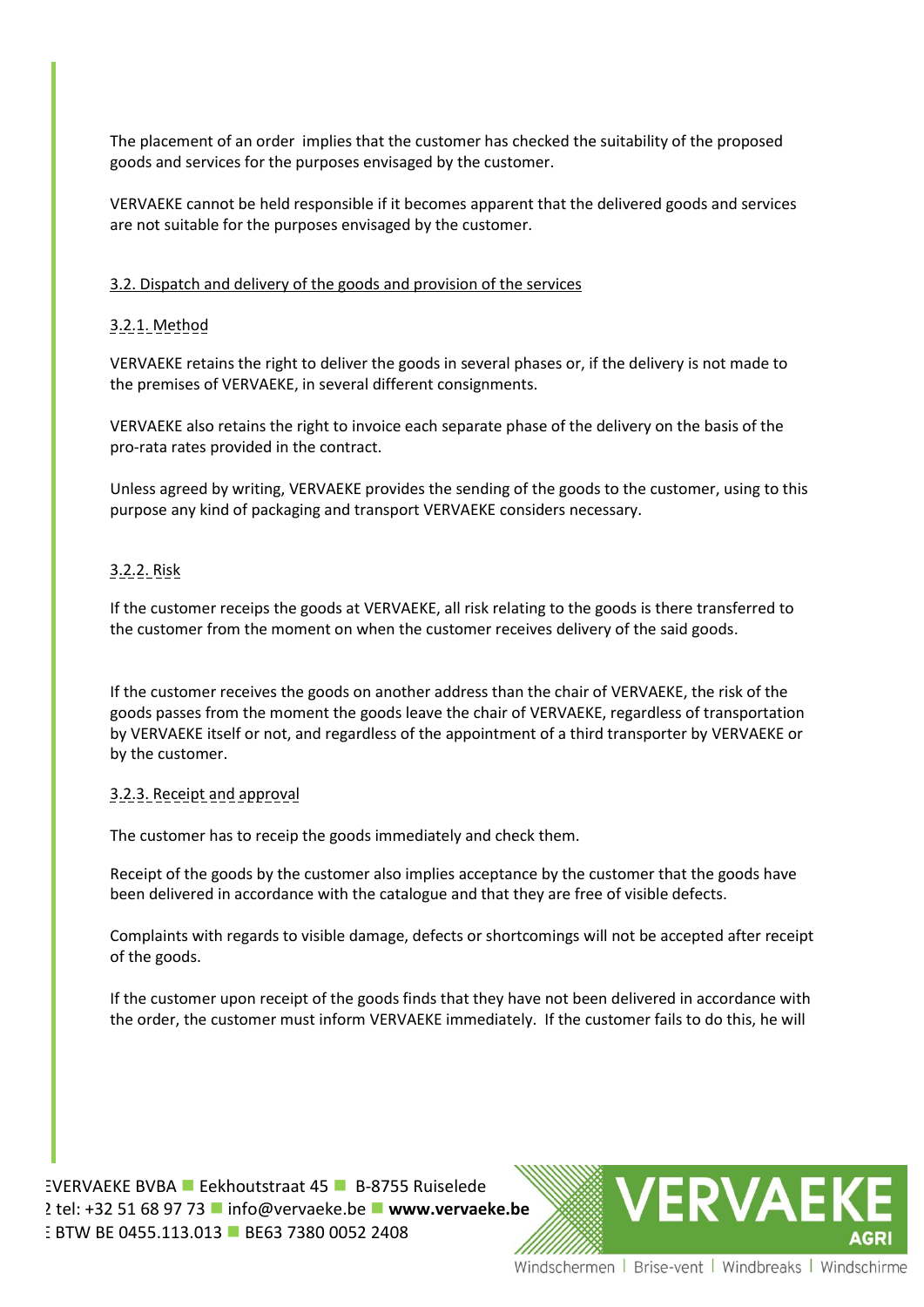be deemed to have accepted receipt of the goods and will therefore no longer be able to pursue any rights or claims against VERVAEKE.

Hidden damage, defects or shortcomings will only result in repayment to the customer, providing that the said damage, defects or shortcomings are noticed with due speed within 2 months of the date of receipt of the goods and that the damage, defects or shortcomings in question are notified in writing to VERVAEKE within 8 days of their discovery by the customer.

If the customer fails to do this, he will be deemed to have renounced the basis on which his complaint was made and will therefore no longer have the right to pursue this complaint.

Every intervention of whatever kind, carried out by the customer or by a third party to the goods will result in the customer losing his right to formulate complaints against VERVAEKE on the basis of hidden damage, defects or shortcomings. The customer will also lose the right to return the goods to VERVAEKE, unless he can prove that the hidden damage, defects or shortcomings were already present before the intervention carried out by the customer or by a third party, and on condition that evidence of the hidden damage, defects or shortcomings is forwarded to VERVAEKE within 8 days of the damage, defect or shortcoming becoming noticeable.

If the customer can appeal on time to a non-conforming delivery , visible and/or hidden defects, VERVAEKE has the right to replace the goods in question by identical or similar goods, without the possibility for the customer to appeal to any replacing or additional damages.

Any compensation paid by VERVAEKE due to non-conforming delivery , hidden or visible defects will not exceed the original price of the goods.

If the customer, for whatever reason, is not willing to accept receipt of goods which are ready for delivery, or if VERVAEKE is not in a position to deliver the goods on time because the customer did not provide appropriate instructions, documents, licenses or permits, or for any other reason for which the customer may reasonably be held responsible:

- the risk relating to the goods will be transferred to the customer from the moment when they were ready for delivery or from the moment when they could have been delivered, if the customer had provided correct documentation;
- VERVAEKE will be entitled to store the goods until delivery can take place, on the understanding that all the costs involved will be met by the customer, including storage and insurance fees, without being limited.

Unless otherwise agreed in writing, the provision of services will take place on the premises of the customer.

If it is necessary for VERVAEKE to dispatch goods to the customer, the customer will undertake the unloading of the goods at his own responsibility.

### 3.2.4. Delivery period

The goods will be delivered within the terms as provided in the order accepted by VERVAEKE

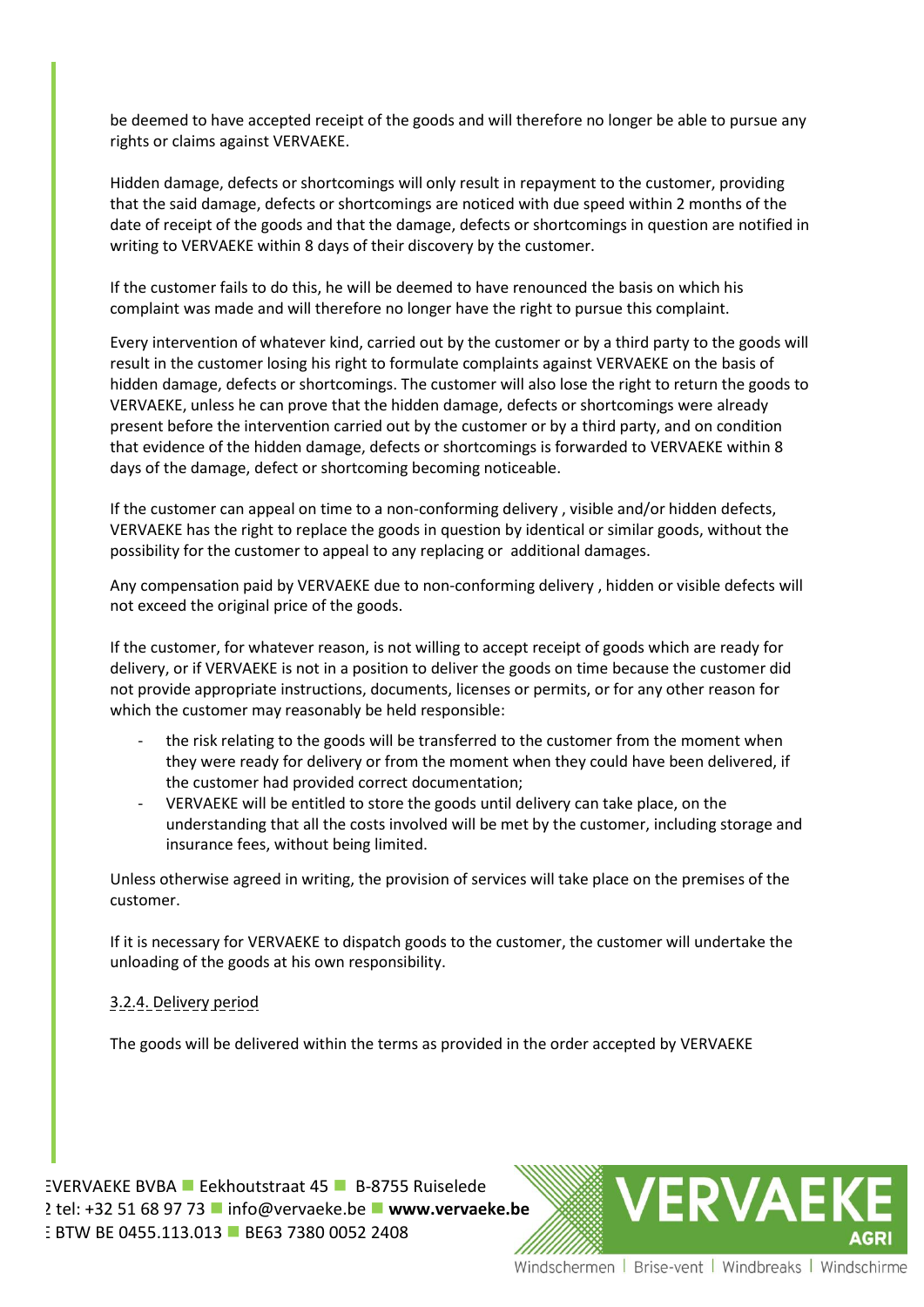The delivery period will start from the moment on when the customer has provided VERVAEKE with all the information necessary to implement the contract.

A delay in the implementation of the contract can never give rise to penalty payments, compensation or the termination of the contract.

When a specific date of delivery is stated in the contract, VERVAEKE can postpone delivery of the goods, or interrupt the delivery of the goods or the provision of services, or annul the contract, or reduce the quantity of goods ordered, providing its activities are hindered or delayed by circumstances which are reasonably beyond its control.

Such circumstances include , without being complete, natural disaster, government action, war, emergency situations, situations in which the national defence is endangered, riot, civil unrest, fire, explosions, flood, epidemics, accidents, malfunctioning equipment, strikes, lock-outs, other social conflicts (whether or not they involve the staff of one of the contracting parties), hindrance or delay with regard to the transport or supply of suitable raw materials (including petrol and other sources of energy), a serious rise in the prices of such raw materials, or the unsatisfactory or late completion of its obligations by a third party.

If the circumstance preventing delivery persists for more than six months, the customer will have the right to terminate the contract by means of a written notification to VERVAEKE.

As soon as one of the parties becomes aware that such a circumstance exists or that there is a serious likelihood that it will come into existence in the near future, the party in question is obliged to inform the other party and must take all necessary steps to limit the damaging effects of the situation.

### 3.3. Price

In case of an order by means of an orderform the price is such as mentioned in the online catalogue of VERVAEKE as applicable on the date on which VERVAEKE receives the orderform.

In case of an order based on an offer by VERVAEKE the price is as mentioned in the offer.

#### 3.4. Transfer of ownership

The delivered goods remain the property of VERVAEKE until full payment of the total invoice, plus any costs and interest, has been made.

As long as the ownership of the goods has not been transferred to the customer:

- The customer must retain the goods on a fiduciary basis on behalf of VERVAEKE, which among other things - means the customer may not steal the goods or take a pledge on them.
- The customer may not destroy the packaging of the goods, nor the identification markings on the packaging of the goods, nor may he destroy the goods themselves, nor exchange them, nor misappropriate them.

VERVAEVERVAEKE BVBA Eekhoutstraat 45 B-8755 Ruiselede 2 tel: +32 51 68 97 73 **■** [info@vervaeke.be](mailto:info@vervaeke.be) ■ [www.vervaeke.be](http://www.vervaeke.be/) BTW BE BTW BE 0455.113.013 BE63 7380 0052 2408

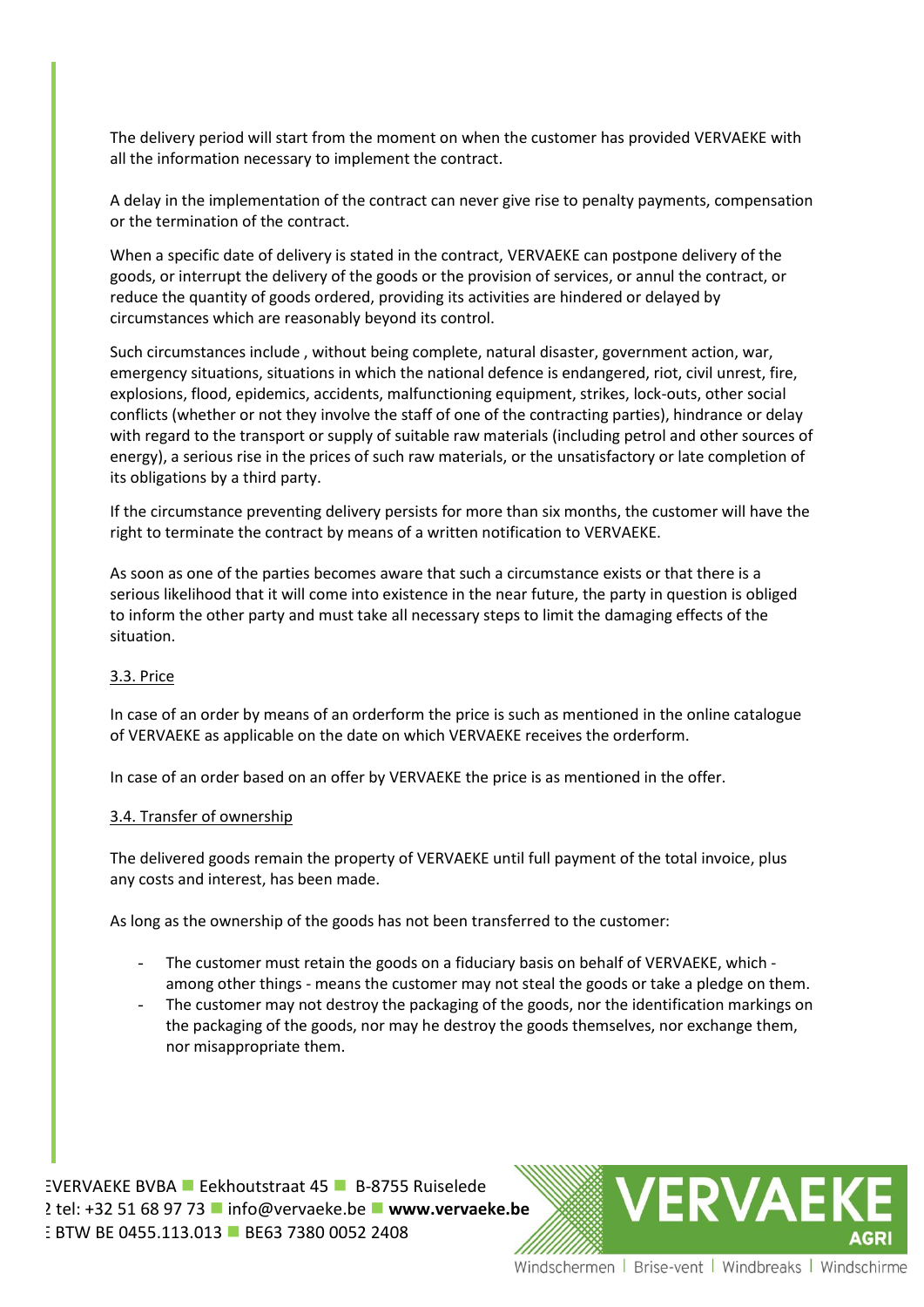- The customer must maintain the goods in perfect condition and must insure them for their full value against all risks in the name of, on behalf of and to the complete satisfaction of VERVAEKE. At first request of VERVAEKE, the customer will provide VERVAEKE with a copy of the insurance policy.
- The customer must keep any sums which he receives as a result of claims on this insurance policy on behalf of VERVAEKE on a separate account and must not deposit it with other funds, nor deposit it on an account with a negative balance.
- The customer must give VERVAEKE, its agents and its employees full and irrevocable permission to visit at all times the various locations where goods belonging to VERVAEKE are being kept, and this for the purpose of inspecting the said goods or, in the event that the customer has forfeited his right of possession, retrieving them.

If the customer doesn't comply with the conditions above, he will be obliged to pay damages per violation found, equal to the selling price of the good or the goods in question and this added to the selling price still indebted.

# 3.5. Payment

Unless otherwise agreed in the contract, all payments must be made within 30 days of the invoice date.

VERVAEKE has the right to request an advance payment equivalent to 50% of the cost price of the order.

The amount of the invoice must be paid net, without the possibility of deduction, irrespective whether the said deduction is related to debt exchange, a debt claim against VERVAEKE, a discount or any other kind of deduction, unless previously agreed by VERVAEKE in writing. The customer renounces distinctively to every advantage of legal, conventional and judicial compensation of debts.

All bank charges will be paid by the customer.

It is only possible to speak of 'payment' when the amount due is effectively in the hands of VERVAEKE or has been deposited on its bank account.

If the customer fails to honour his obligation to pay an invoice which is due as a result of the terms of the contract, the outstanding balance of any other invoices in the customer's name will immediately become legally due for payment, even if the 'pay by' date of these other invoices has not yet expired.

Every invoice which remains unpaid on the expiry date will be legally subject, without further reminders or proof of default, to the payment of interest at an annual rate of 12%, calculated daily until the date on which full payment of the invoice is finally made.

The outstanding balance will be automatically increased with a fixed-rate compensation payment equivalent to 15% of the unpaid amount, with a minimum of €250,00 to cover administration costs.

VERVAEVERVAEKE BVBA Eekhoutstraat 45 B-8755 Ruiselede 2 tel: +32 51 68 97 73 **■** [info@vervaeke.be](mailto:info@vervaeke.be) ■ [www.vervaeke.be](http://www.vervaeke.be/) BTW BE BTW BE 0455.113.013 BE63 7380 0052 2408

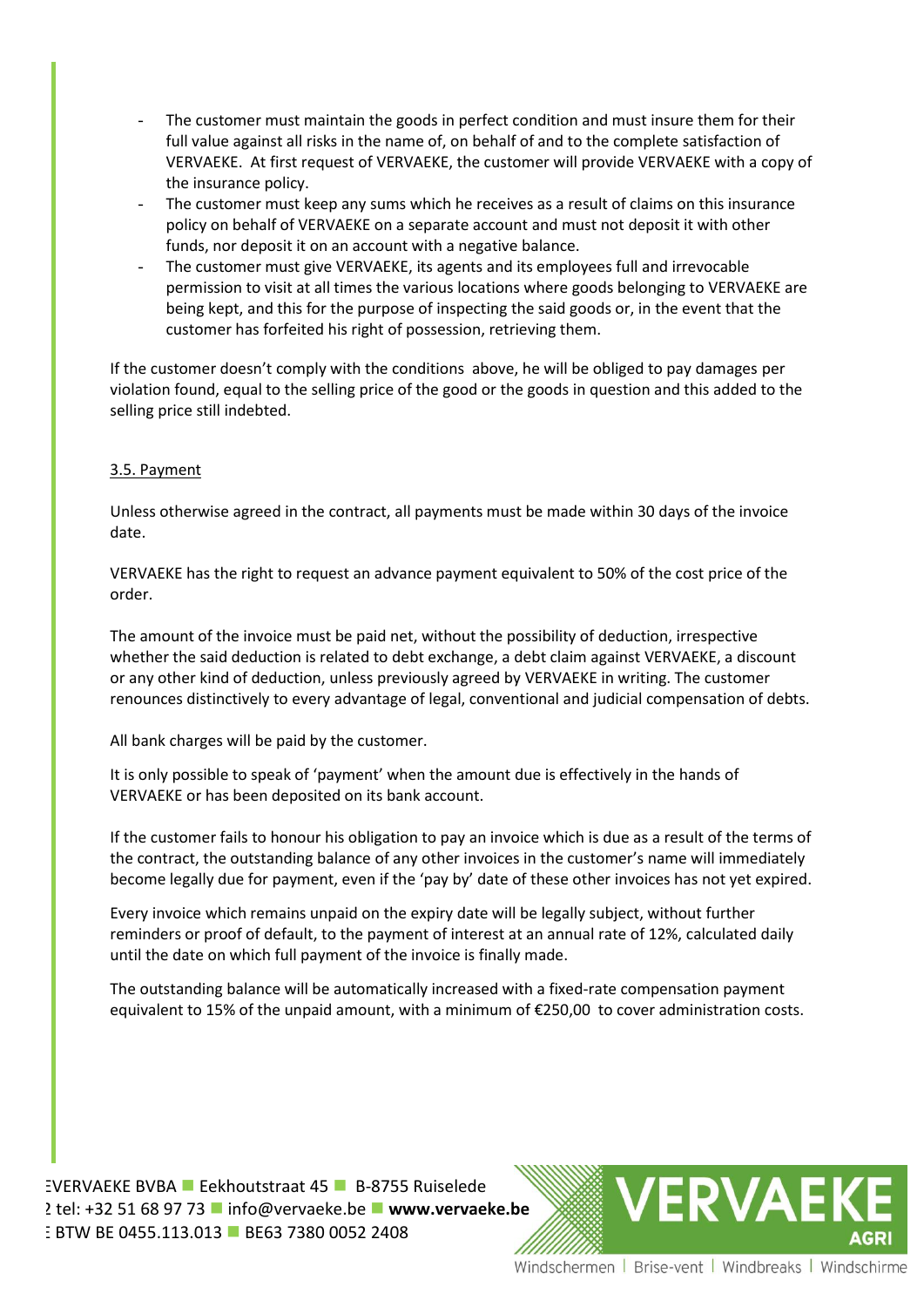The customer will indemnify VERVAEKE against the payment of all legal costs (including solicitor's and lawyer's fees) resulting from legal proceedings to reclaim any outstanding amounts against the customer's name.

The compensatory payment and default interest will also be applied in cases of partial non-payment.

Without in any way detracting from any other rights or compensations due to VERVAEKE, VERVAEKE will also have the right to cancel any further orders for the delivery of goods or the provision of services to a customer who fails to honour his payment obligations in respect of a previous order, without the possibility for the customer to appeal to damages of any kind.

If the contract foresees payment in phases and if this does not occur promptly, VERVAEKE will have the right to postpone or suspend the delivery of goods or the provision of services for as many days as the customer's phased payment is late.

Without in any way detracting from the provisions of article 3.2.3., any disagreement/complaint relating to an invoice issued by VERVAEKE must be made in writing within 8 days of the invoice being received.

# 3.6. Guarantee

VERVAEKE guarantees that the goods are free from production defects and that they correspond to the technical specifications provided.

All the systems are resistant to gusts of wind up to 110 km/ph unless stated to the contrary on the price list.

The products are yet not resistant to uncontrolled collisions with vehicles and/or animals.

VERVAEKE gives a 5 year guarantee on fixed installations and moveable installations, however for the electric and electronic material the gaurantee is limited up to two years.

The guarantee will only be provided by VERVAEKE on condition that an annual maintenance agreement is concluded for the assembled installation and that maintenance is effectively carried out each year. To have rights on this guarantee as dealer we request him to send the invoices of this maintenance each year in one time.

The guarantee will be granted by VERVAEKE after presentation of the report of delivery which VERVAEKE obtains shortly after the start-up. The report of delivery is the same form as the form for preventive maintenance.

The guarantee is limited to the replacement free of charge of defective components. All replaced components will remain the property of VERVAEKE, unless otherwise agreed.

VERVAEVERVAEKE BVBA Eekhoutstraat 45 B-8755 Ruiselede 2 tel: +32 51 68 97 73 **■** [info@vervaeke.be](mailto:info@vervaeke.be) ■ [www.vervaeke.be](http://www.vervaeke.be/) BTW BE BTW BE 0455.113.013 BE63 7380 0052 2408

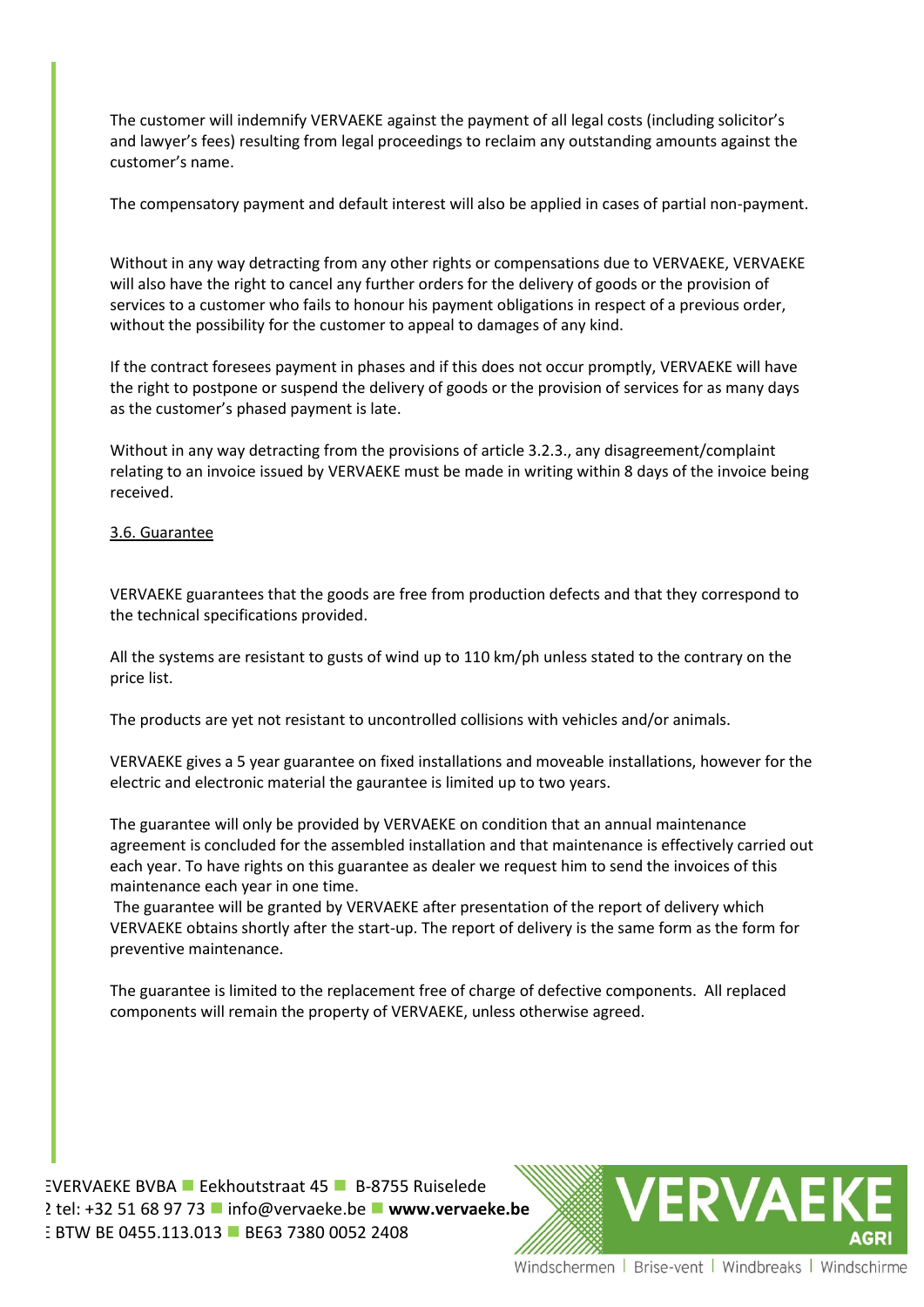The guarantee will not be valid in the following circumstances:

- If the goods do not conform to the technical specifications of VERVAEKE or have been used in a manner which is not normal.
- If the defect was caused by the negligence of the customer (e.g. through a failure to respect the guidelines set down in the instruction manual, or a failure to repair an existing hole, thereby leading to further tearing and damage, etc.).
- If the customer or another third party carries out adjustments or repairs to the components/parts of VERVAEKE after delivery of the goods.
- If the customer requests adjustments for which it is impossible to give a guarantee. Such adjustments must be clearly noted on the assembly check sheet.

# 3.7. Liability

Possible or even repeated non-implementation of one or other element of our general conditions must be regarded as being within the limits of tolerance and does not mean that the elements in question will not be correctly implemented at a later stage.

Without in any way detracting from the conditions relating to the guarantee, the following provisions set out the field of application and the maximum financial limits of the liability of VERVAEKE towards the customer, and this in respect of every breech of the contract and all information, explanations, faults or negligence relating to the contract :

- The contractual and/or extra-contractual liability of VERVAEKE will in all cases be limited to the replacement of the goods in question or the repayment of the purchase price.
- VERVAEKE will not be liable towards the customer or any third party for indirect damage which the customer or the third party may incur as a result of the delivery. The term 'indirect damage' includes, amongst other things, loss of profits, commercial loss, loss of reputation, etc., and this irrespective of the cause of the damage.

### 3.8. Intellectual property rights

Unless otherwise agreed in writing between the parties, VERVAEKE will grant no intellectual property rights or license to the customer. VERVAEKE will remain the sole and exclusive holder of all intellectual property rights in respect of the goods it provides.

### 3.10 Confidentiality

All advance drawings and/or plans and all other technical or commercial information provided by VERVAEKE to the customer must be regarded as confidential and must not be made known to any other third party.

The customer's duty of confidentiality will remain in force for a period of 5 (five) years, dating from the last provision of confidential material to the customer by VERVAEKE.

EVERVAEKE BVBA **E** Eekhoutstraat 45 **B**-8755 Ruiselede 2 tel: +32 51 68 97 73 **■** [info@vervaeke.be](mailto:info@vervaeke.be) ■ [www.vervaeke.be](http://www.vervaeke.be/) BTW BE BTW BE 0455.113.013 BE63 7380 0052 2408

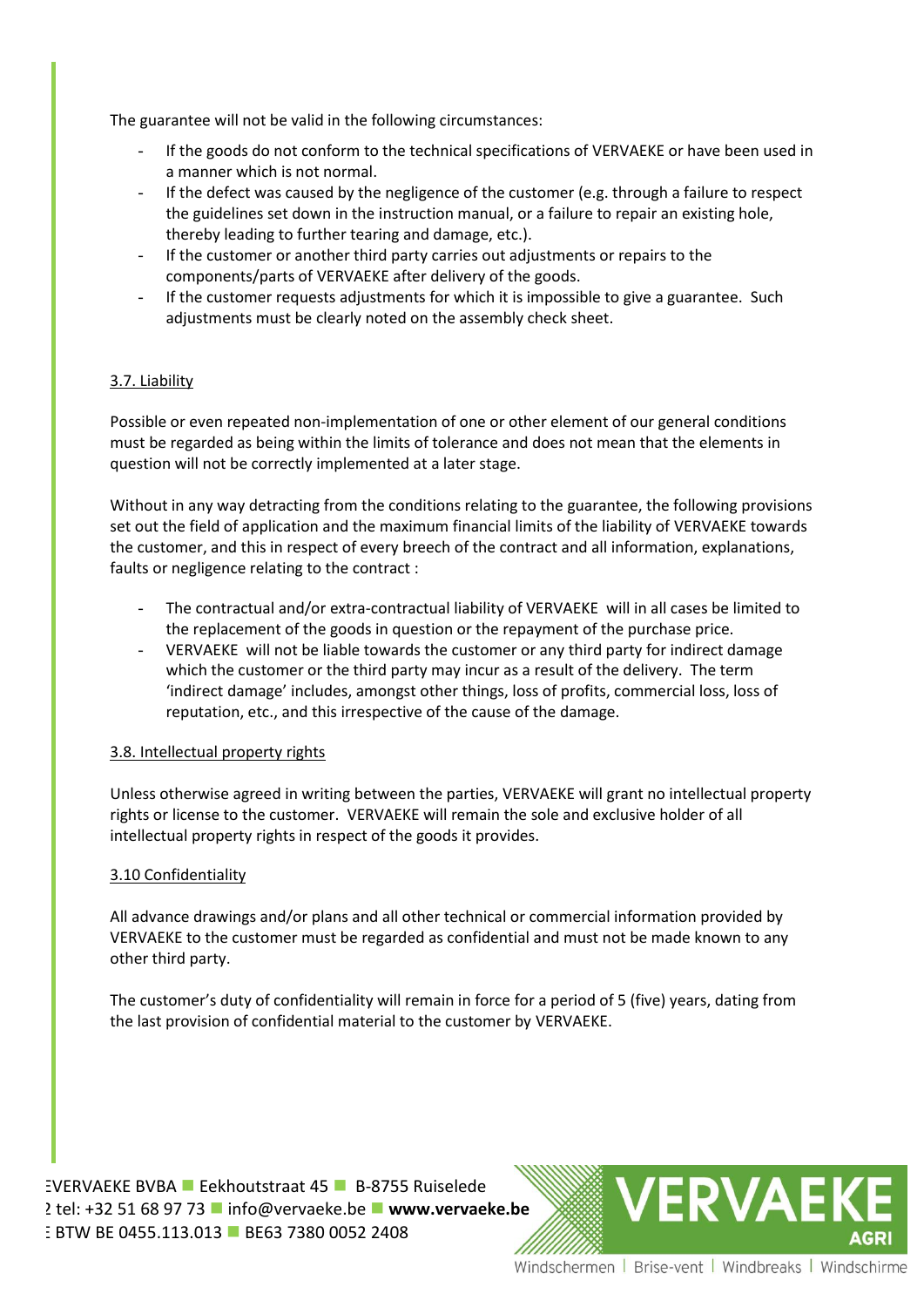The customer's duty of confidentiality will not be negated by the termination of the contract for whatever reason.

Any breech of confidentiality on the part of the customer will result in the customer indemnifying VERVAEKE for all damage which may arise as a result of this breech, with a minimum fixed compensation payment of  $\epsilon$  25.000 euros per breech.

# 3.10 Annulation of the order

# 3.10.1. By the customer

Without in any way detracting from the provisions of article 3.2.4 and unless prior written agreement is given by VERVAEKE, in the event of the order being annulated by the customer, the customer will be required to pay a fixed compensation payment equivalent to:

- 15% of the price of the total order (i.e. goods ánd services), if the cancellation takes place before production of the goods has started.
- 60% of the price of the total order(i.e. goods ánd services), if the cancellation takes place after production of the goods has started.

This fixed compensation payment in no way detracts from the right of VERVAEKE to seek further compensation for the full amount of damage suffered as a result of the cancellation of the order by the customer.

If the customer cancels the order, VERVAEKE will not accept the return of any goods which have already been delivered.

After the delivery of the ordered goods, VERVAEKE will not accept the return of any unused goods.

### 3.10.2 by VERVAEKE

VERVAEKE retains the right to cancel the accepted order, without being held in default, without prior authorisation from a court and without payment of any kind of compensation or fine, and this in the following circumstances:

- Failure by the customer to pay the invoice in full or in part by the expiry date given on the invoice.
- In cases of bankruptcy, formal or informal convocation of the debtors of the customer, voluntary or involuntary liquidation, the issuance of a court order, a request before the courts for the appointment of a liquidator for the customer's company, the appointment of a temporary administrator, or the start of a procedure relating to the bankruptcy or possible bankruptcy of the customer.
- If the customer deposes a request for judicial reorganisation

EVERVAEKE BVBA **E** Eekhoutstraat 45 **B**-8755 Ruiselede 2 tel: +32 51 68 97 73 **■** [info@vervaeke.be](mailto:info@vervaeke.be) ■ [www.vervaeke.be](http://www.vervaeke.be/) BTW BE BTW BE 0455.113.013 BE63 7380 0052 2408